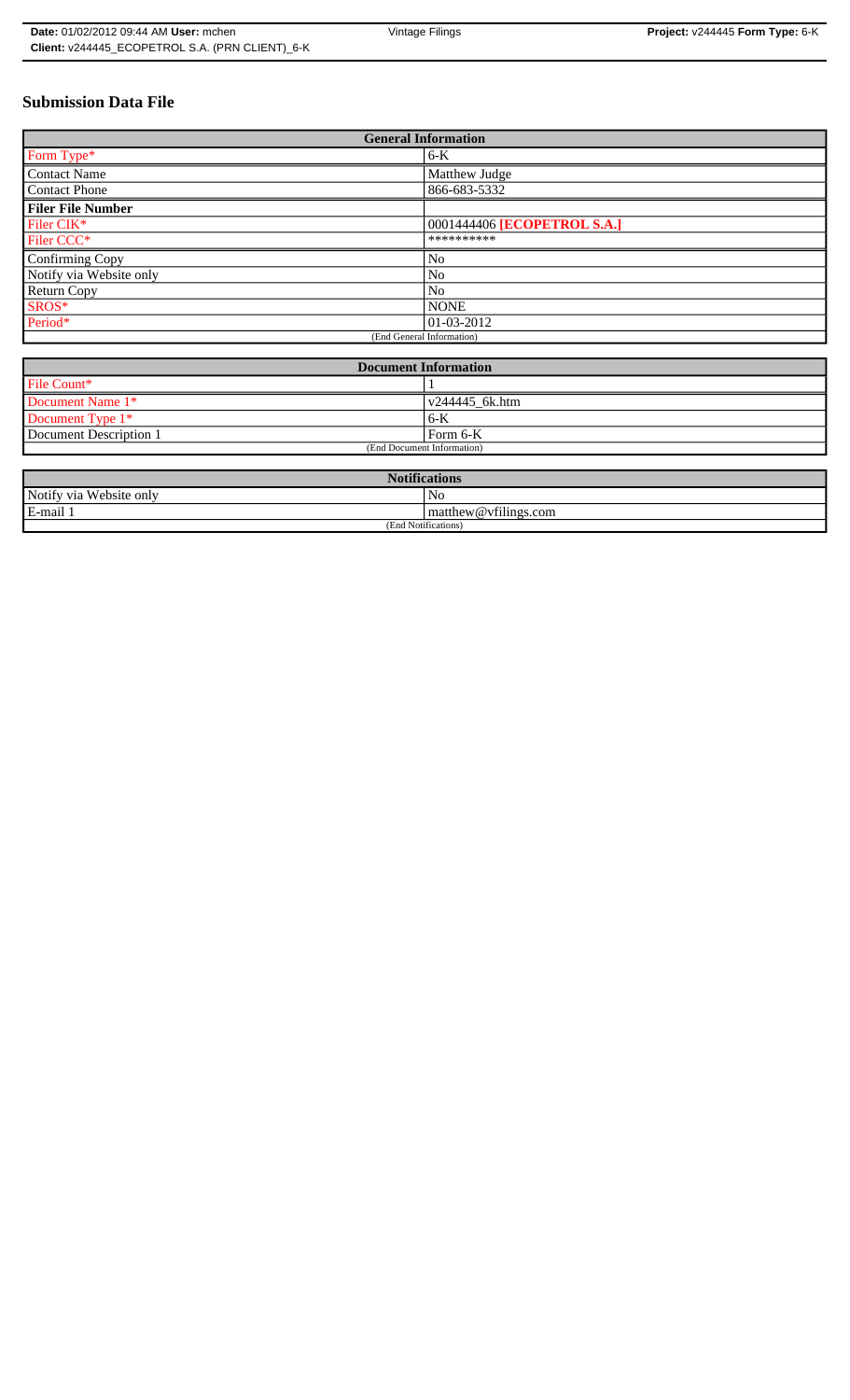### **SECURITIES AND EXCHANGE COMMISSION Washington, D.C. 20549**

 $\overline{a}$ 

 $\overline{a}$ 

 $\overline{a}$ 

 $\overline{a}$ 

### **FORM 6-K REPORT OF FOREIGN PRIVATE ISSUER PURSUANT TO RULE 13a-16 OR 15d-16 OF THE SECURITIES EXCHANGE ACT OF 1934**

January 2012

Commission File Number: 333-153452

**ECOPETROL S.A.**

*(Exact name of registrant as specified in its Charter)*  $\overline{a}$ 

> Carrera 7 No. 37 – 69 BOGOTA – COLOMBIA

*(Address of registrant's principal executive offices)*

Indicate by check mark whether the registrant files or will file annual reports under cover Form 20-F or Form 40-F.

Form 20-F  $\boxtimes$  Form 40-F  $\Box$ 

Indicate by check mark if the registrant is submitting the Form 6-K in paper as permitted by Regulation S-T Rule 101(b)(1):

Yes □ No ⊠

Indicate by check mark if the registrant is submitting the Form 6-K in paper as permitted by Regulation S-T Rule 101(b)(7):

| Y es | N.<br>◡ | $\overline{v}$<br>ᅜ |
|------|---------|---------------------|
|      |         |                     |

Indicate by check mark whether by furnishing the information contained in this Form, the registrant is also thereby furnishing the information to the Commission pursuant to Rule 12g3-2(b) under the Securities Exchange Act of 1934.

 $Yes$   $\Box$  No  $\boxtimes$ 

If "Yes" is marked, indicate below the file number assigned to the registrant in connection with Rule 12g3-2(b): 82- $N/A$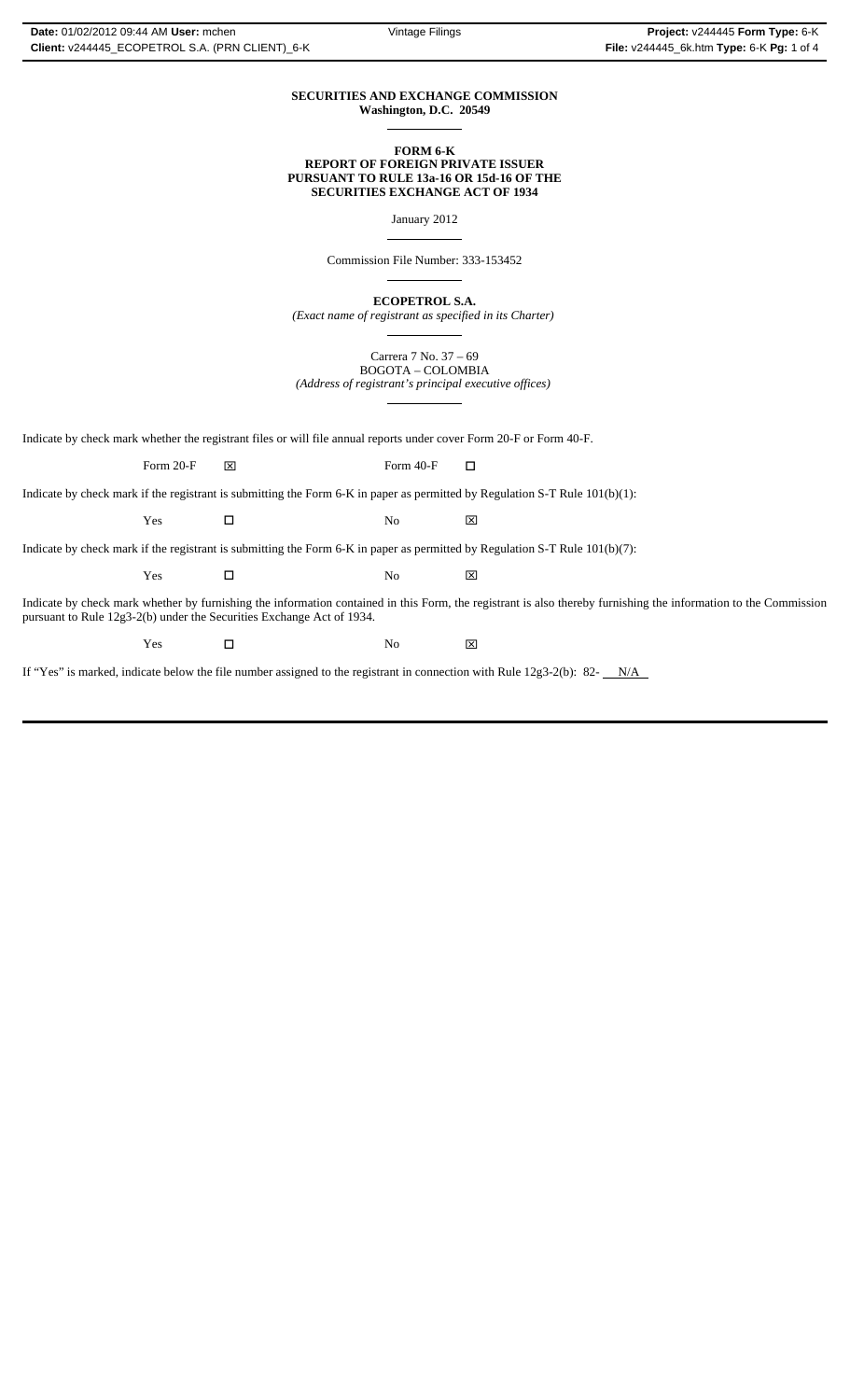## **Ecopetrol S.A. Announces Issuance of a Guarantee of the International Financing Operation for the Expansion and Modernization Project of the Cartagena Refinery**

- **The project financing amounts to an aggregate of US\$3.5 billion from export credit agencies and commercial banks for the expansion and modernization project of the Cartagena Refinery**
- **Ecopetrol S.A. has issued to creditors a contingent guarantee for payment of any amounts that may be lacking for servicing of the debt of Reficar S.A.**

Ecopetrol S.A. (BVC: ECOPETROL; NYSE: EC; BVL: EC; TSX: ECP) has announced that on December 30, 2011, the financial closing for issuance of a contingent guarantee to its subsidiary Refineria de Cartagena S.A. - Reficar S.A. was concluded, which is part of the financing granted by a group of export credit agencies and commercial banks for the expansion and modernization project of the Cartagena Refinery. The financing structure is a Project Finance, and comes to US\$3.5 billion, with a maximum repayment period of 14 years, counting from the end of the six-month period following the termination date of the project.

The export credit agencies that form part of this transaction are US EXIM - Export-Import Bank of the United States, SACE spa- Servizi Assicurativi del Commercio Estero, EKN (Exportkreditnamndem), and the commercial banks are The Bank of Tokyo-Mitsubishi UFJ LTD, Banco Bilbao Vizcaya Argentaria S.A., HSBC Bank USA National Association and Sumitomo Mitsui Banking Corporation.

For purposes of financing this project, Ecopetrol S.A. has offered the lenders a contingent guarantee for payment of any amounts that Reficar S.A. may lack for debt servicing, with the following characteristics:

- i. Ecopetrol S.A. will provide the financial resources to its subsidiary Reficar S.A. if a deficit should arise in Reficar's resources for debt servicing. The amount guaranteed year to year corresponds only to the annual amount of the debt service.
- ii. Ecopetrol shall assume all or part of the debt of Reficar S.A. in the event of the occurrence of certain circumstances provided in the financing documents, or in the event of deterioration of the credit of Reficar S.A. or Ecopetrol S.A.
- iii. In the event of the occurrence of certain circumstances, Ecopetrol S.A. shall undertake to make full repayment of the debt owed to the creditors of Reficar S.A. (acceleration of the debt).
- iv. Ecopetrol S.A. has reserved the right to assume the debt of Reficar S.A. voluntarily and at any time.

This financing operation is relevant to the parties, not only because it is the largest operation made in Colombia up to this time with export credit agencies, but also because it is the second largest transaction in the history of US EXIM, with direct majority funding from that institution.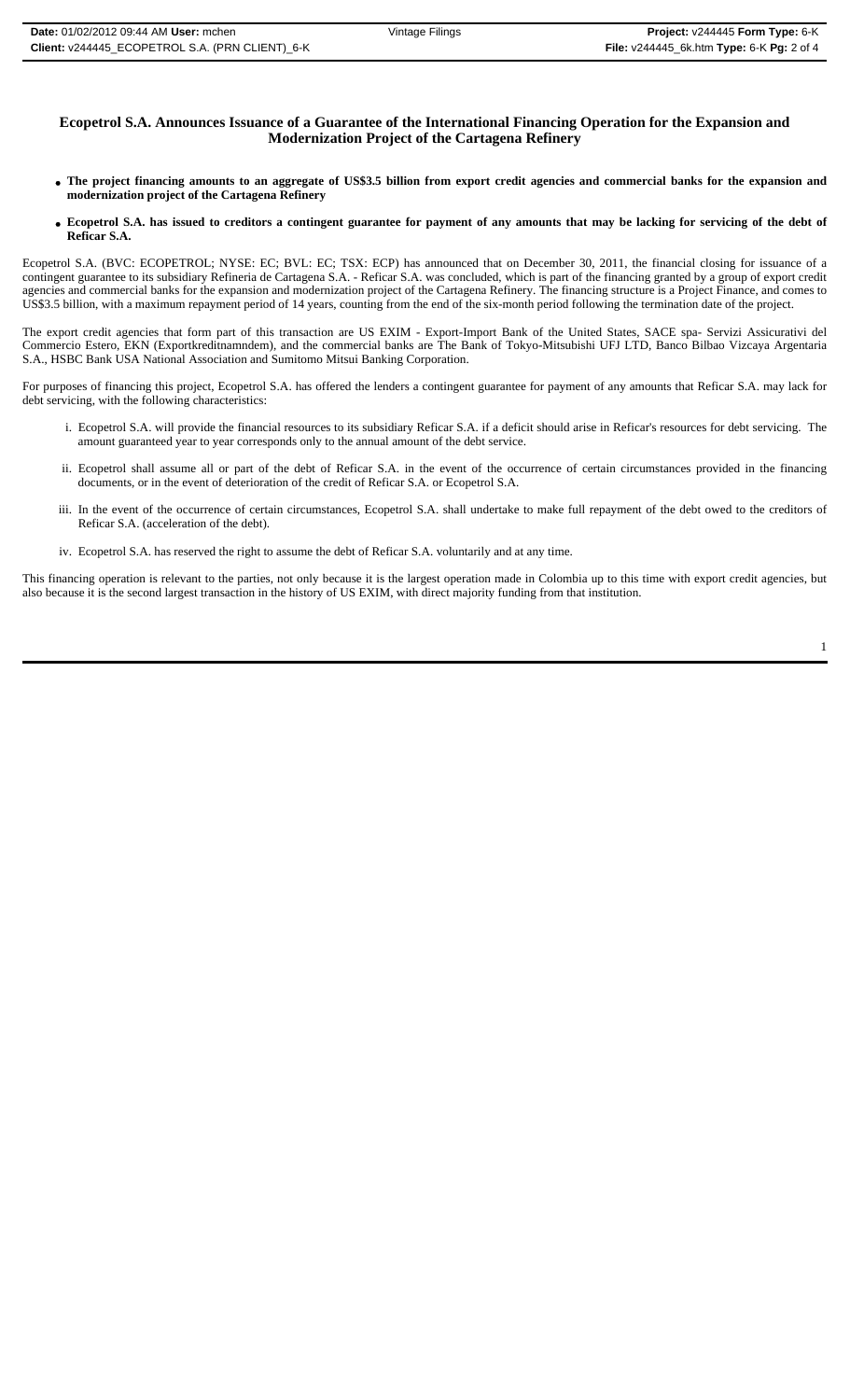As the transaction involves an operation of foreign debt, the respective prior approvals to enter into the contracts were obtained from the National Department of Planning, as well as from the Ministry of Finance *(Ministerio de Hacienda y Crédito Público*), pursuant to what is set forth in Decree 2681 of 1993.

Ecopetrol S.A. is the direct and indirect controller of 100% of Reficar S.A., whose purpose is to refine petroleum and products.

### **Bogota, Colombia – January 2, 2012**

------------------------------------------

*Ecopetrol is Colombia's largest integrated oil & gas company, where it accounts for 60% of total production. It is one of the top 40 oil companies in the world and the fourth largest oil company in Latin America. The Company is also involved in exploration and production activities in Brazil, Peru and the United States Gulf Coast, and owns the main refineries in Colombia, most of the network of oil and multiple purpose pipelines in the country, petrochemical plants, and is entering into the biofuels business.*

*This release contains forward-looking statements relating to the prospects of the business, estimates for operating and financial results, and those related to growth prospects of Ecopetrol. These are merely projections and, as such, are based exclusively on the expectations of management concerning the future of the business and its continued access to capital to fund the Company's business plan. Such forward-looking statements depend, substantially, on changes in market conditions, government regulations, competitive pressures, the performance of the Colombian economy and the industry, among other factors; therefore, they are subject to change without prior notice.*

**Contact us for any additional information:**

**Investor Relations Alejandro Giraldo** Phone: +571-234-5190 Email: investors@ecopetrol.com.co

**Media Relations (Colombia) Mauricio Téllez** Phone: + 571-2345377 Fax: +571-2344480 Email: mtellez@ecopetrol.com.co

Website: www.ecopetrol.com.co